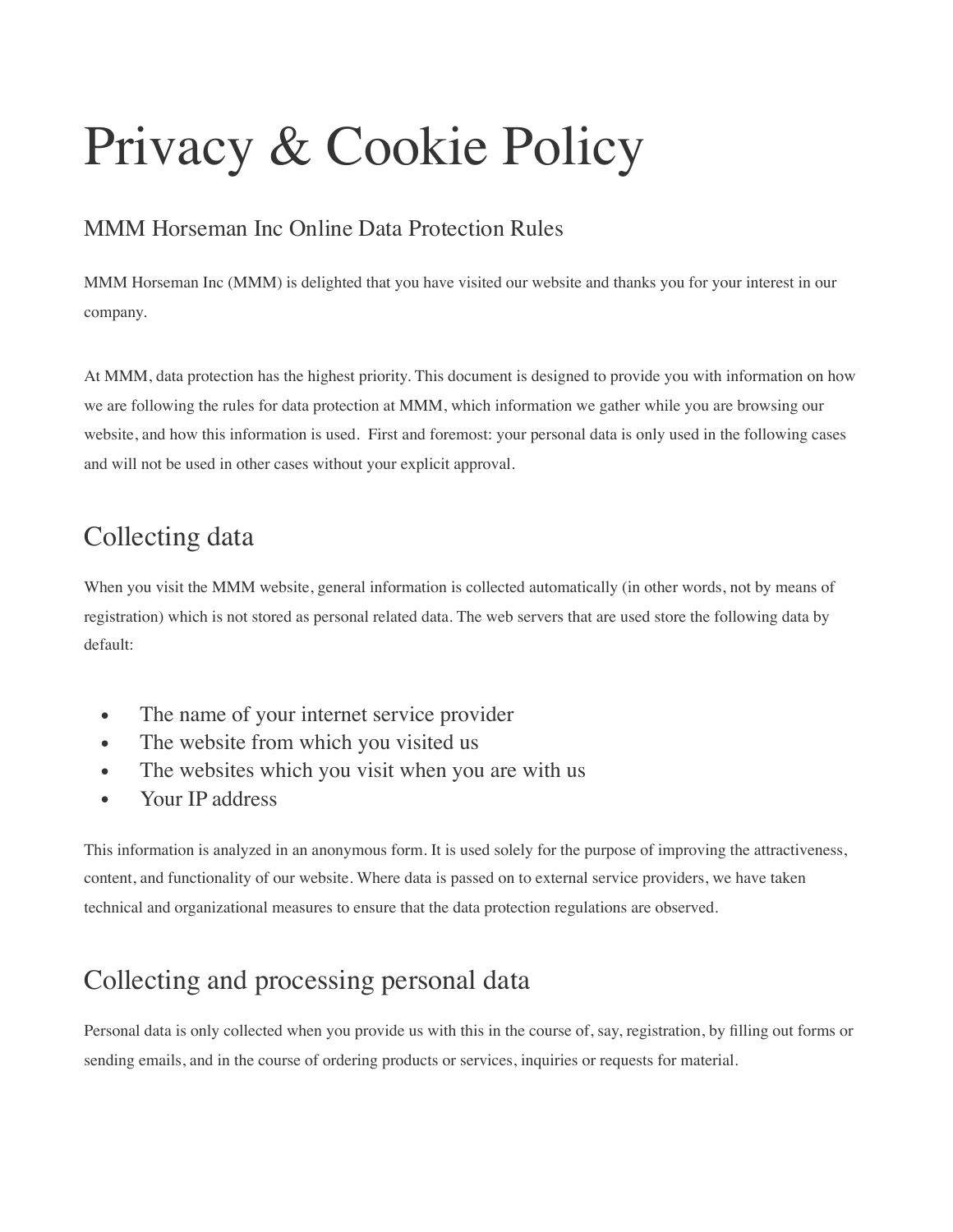Your personal data remains with our company, our affiliates, and our provider and will not be made available to third parties in any form by us or by persons instructed by us. The personal data that we do collect will only be used in order to perform our duties to you and for any other purpose only when you have given specific consent. You can adjust your consent for the use of your personal data at any time with an email to the effect that you revoke your consent in the future to either the email address listed in the imprint or to the data protection representative (contact information listed below).

#### Data retention

We store personal data for as long as it is necessary to perform a service that you have requested or for which you have granted your permission, providing that no legal requirements exist to the contrary such as in the case of retention periods required by trade or tax regulations.

#### Security

MMM deploys technical and organizational security measures to protect the information you have made available from being manipulated unintentionally or intentionally, lost, destroyed or accessed by unauthorized persons. Where personal data is being collected and processed, the information will be transferred in encrypted form in order to prevent misuse of the data by a third party. Our security measures are continuously reviewed and revised in line with the latest technology.

## Right to obtain and correct information

You have the right to obtain information on all of your stored personal data, to receive, to review, and if necessary to amend or erase. To do this, just send an email to the email address indicated in the imprint or to the person in charge of data protection (see below for the relevant contact details). The deletion of your personal data will be completed unless we are legally obligated to store the information.

## Cookies

On our corporate website, we only use cookies if they are required for an application or service which we provide. If you would like to opt out of the advantages of these cookies, you can read in the 'help' function on your browser how